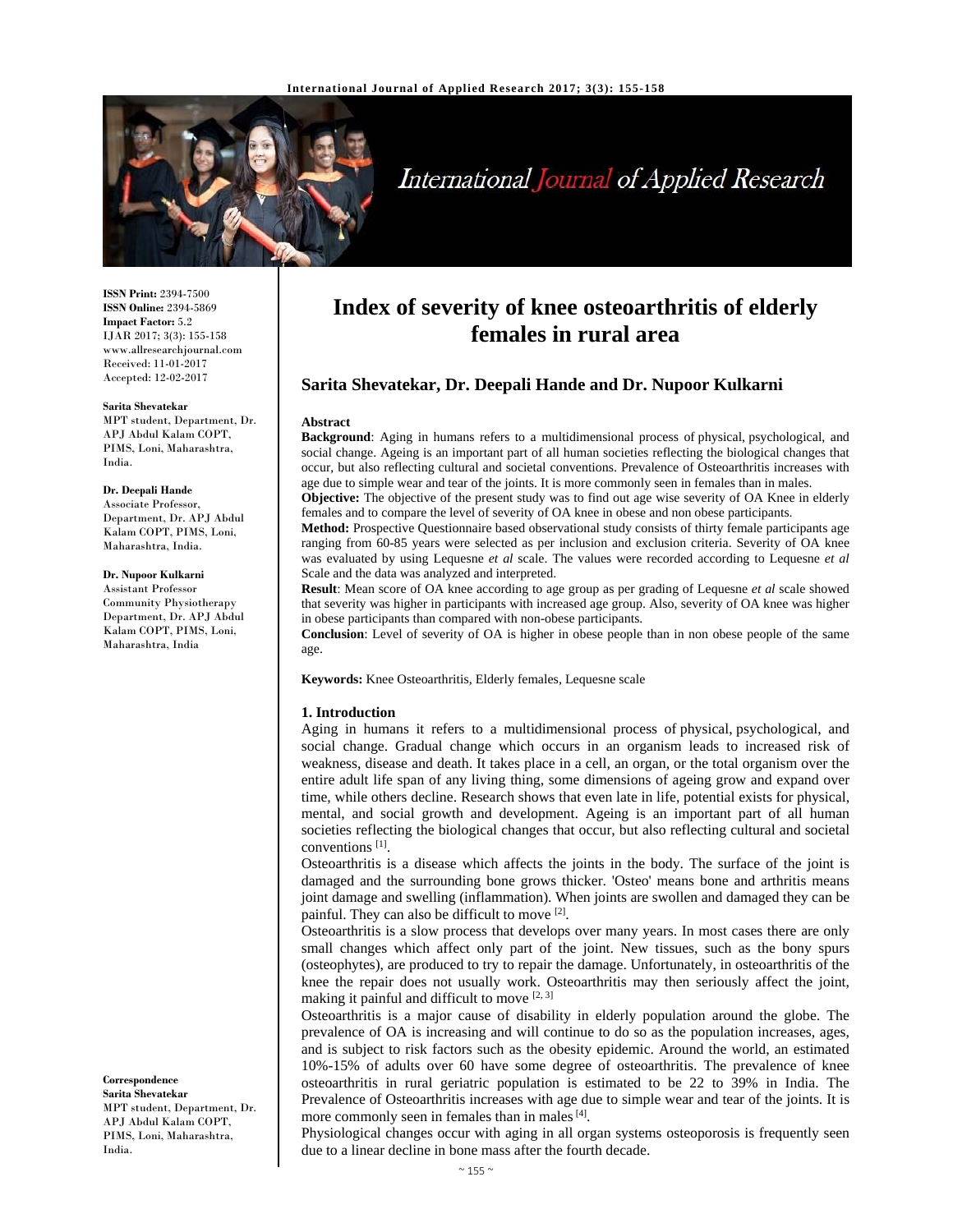The epidermis of the skin atrophies with age and due to changes in collagen and elastin the skin loses its tone and elasticity. Lean body mass declines with age and this is primarily due to loss and atrophy of muscle cells <sup>[5]</sup>.

Degenerative changes occur in many joints and this, combined with the loss of muscle mass, inhibits elderly patient's locomotion. These changes with age have important practical implications for the clinical management of elderly patients: metabolism is altered, changes in response to commonly used drugs make different drug dosages necessary and there is need for rational preventive programs of diet and exercise in an effort to delay or reverse some of these changes. The majorly degenerative changes occurring in knee osteoarthritis are joint becomes swollen, cartilage becomes thin, soft and cracked, exposing the bone beneath and leading to the formation of small cysts and new outgrowths of bone called 'osteophytes'. Reduction in the joint space is also one of the major change occurring in knee  $OA^{[5-7]}$ .

In severe osteoarthritis the cartilage can become so thin that it no longer covers the thickened bone ends. The bone ends touch, rub against each other, and start to degenerate. The loss of cartilage, the wearing of bone and the bony overgrowth at the edges all combine to change the shape of the joint. This forces the bones out of their normal positions and causes deformity [7].

Clinical features for osteoarthritis are pain which starts on activity after a period of rest, but later it becomes worse and cramp like, and comes after activity. A coarse crepitus may be complained by some patients. Swelling of joint is usually a late feature, and is due to the effusion caused by inflammation of the synovial tissues. Stiffness is initially due to pain and muscle spasm, capsular contracture and incongruity of the joint surface contribute to it  $[7, 8]$ .

As age increases severity of OA increases. Due to increase in age functional disability also increases which further reduces Quality of life. Due to pain physical activities are reduced and due to inability to perform any activity and sedentary lifestyle rate of obesity is increased, which can further lead to OA knee.

Various tools for assessment of osteoarthritis are Lequesne, WOMAC, KOOS, from which the Lequesne Questionnaire is well recognized for its good validity, reliability and responsiveness. Lequesne in 1997 published a scale with the help of which we can find out the severity of Osteoarthritis in Knee joint. The scale is based on daily activities of the patients and scoring is done according to their performance and the pain they experience while doing the activities [9-11]. Functional disability and severity of OA Knee was evaluated by this scale. Hence, the objective of the study is to find out severity of osteoarthritis in knee joint in elderly females.

# **2. Materials and Methods**

**a)** The research design used for this study is Prospective Questionnaire based observational study. The 30 participants were recruited according to inclusion and exclusion criteria. Inclusion criteria for this study were participants with age group between 60-85 years, those willing to participate in the study, participants with diagnosed cases of knee OA by orthopaedic surgeon and obese and non-obese females. The exclusion criteria for the study were participants with any limb length limb length discrepancies or neuromuscular

disorders of lower extremities, previous knee surgery, recent trauma to the knee and Hip or ankle pathologies. The female participants with OA knee were explained the purpose of study and the written informed consent form were signed by them. The values were recorded according to Lequesne *et al* Scale and the data was analyzed and interpreted.

#### **Outcome measure: lequesne scale**

At initial assessment, the self –reporting Lequesne questionnaire was given to all participants and completed on site. The questionnaire was comprised of 11 items asking about difficulty performing a variety of everyday activities. Each item is scored by the subject as 0 (none), 1-4 (mild), 5- 7 (moderate), 8-10 (severe), 11-13 (verysevere), >=14 (extremely severe). Lequesne score vary from 0 (low) to 24 (normal function). Total score is out of 24.The scale has high test retest reliability and appears to be moderately responsive to clinical change in patients with osteoarthritis. The scale takes 3-5 minutes to complete by the patient and 30 sec to score by the health practitioner. The Lequesne can be used to evaluate the severity of Osteoarthritis Knee of a patient with a disorder of one or both lower extremity.

The participants were screened from Out Patient Department of community Physiotherapy, Pravara Rural Hospital, Loni and after finding their suitability according to the inclusion and exclusion criteria, they were requested to participate in the study. The participants were briefed about the nature of study and the duration of the study. They were encouraged to clarify queries regarding the study, if any. The demographic data was obtained and a detailed assessment of 30 participants was done on the basis of age, weight. According to inclusion criteria the participants were taken into the study.

Severity of Knee OA was measured with the help of Lequesne *et al* scale. Lequesne scale

# **Procedure**



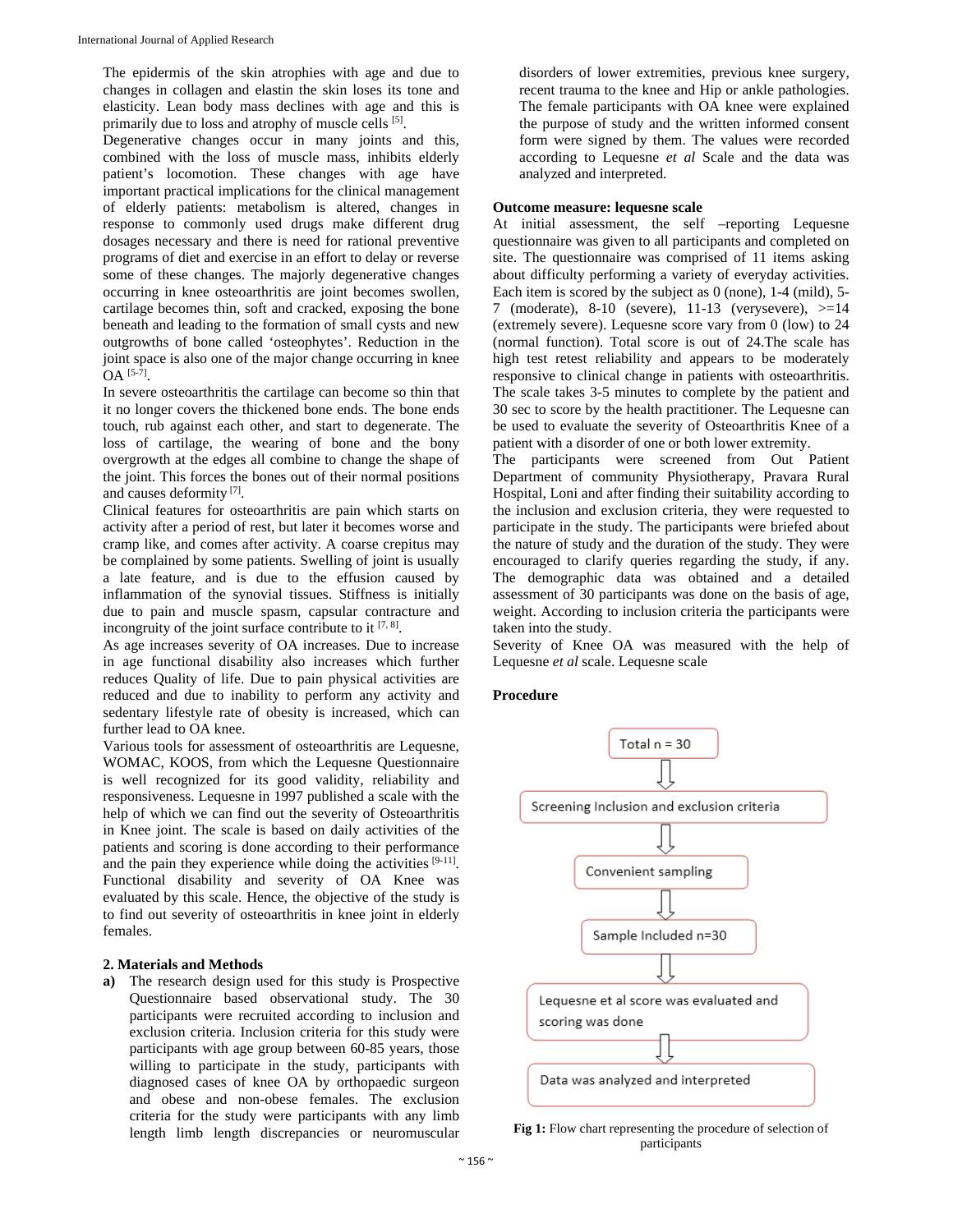**3. Data analysis and results:** Assessment of the results: With the help of the Lequesne *et al* scale scoring was done.

**Data analysis:** Statistical analysis was performed on the data obtained from 30 patients. Data was analyzed using Graph Pad Instat Trial Version 13.3. Descriptive statistics for the outcome measure were expressed as

**Table 1:** Shows No. of obese and non obese participants.

|           | No. of patients | Percentage |
|-----------|-----------------|------------|
| Non Obese |                 | 33.33      |
| Obese     |                 | 66.66      |
| Total     |                 |            |

**Table 1:** Shows out of 30 subjects 33% are Non-obese and 67% are obese who are diagnosed with OA knee.



**Fig 2:** Showing percentage of participants according to severity.



**Fig 3:** Graph showing severity of Osteoarthritis according to age, the mean score of OA Knee at 60-68 years is 7.35 (moderate),at 69-76 years is 10.7 (severe), at 77-85 years is 13.3(very severe).



**Fig 4:** Graph shows the age wise severity of OA knee in obese and non-obese participants.

#### **4. Discussion**

Knee osteoarthritis is a prevalent condition contributing significantly to functional limitation and disability. OA is due to pain, decreased muscle strength, instability and stiffness <sup>[12]</sup>. In present study only female participants were included because the incidence of OA is higher in female than in males because after menopause there are many hormonal changes which lead to changes in bone minerals density and also the joints [2].

The result of present study showed that out of 30 subjects 33% are non-obese and 67% are obese who were diagnosed with OA knee.

The result of the present study showed that among 30 participants percentage of participants according to severity was 3.34% (Mild), 16.67% (Moderate), 33.34% (Severe), 23.34% (Very Severe), 23.34% (Extremely severe). According to results most of the participants were having severe degree of disability according to Lequesne scale.

 The result also showed that severity of Osteoarthritis according to age, the mean score of OA Knee at 60-68 years was 7.35 (moderate), at 69-76 years was 10.7 (severe), at 77-85 years it was 13.3(very severe). Statistical analysis of severity of OA shows that as age advances the severity of OA also goes on increasing. There is co-relation between age and osteoarthritis. As age advances there are degenerative changes seen in the joint also bone mineral density decreases and the bones becomes weak. The blood supply to the joint also decreases therefore repair does not take place. As degenerative changes progress the joint space goes on reducing and osteophytes also increases in number. There can also be fusion of the articulating bones and the patient is not able to walk [4, 5].

The result of present study showed that the mean score of OA knee in obese participants at 77-85 years is 17.5(extremely severe), at 69-76 years is 13 (very severe) and at 60-68 years is 8.6 (severe). Whereas the mean score in non-obese participants at 77-85 years is 13.3 (moderate), at 69-76 years is 9.6 (severe), at 60-68 years is 6.8. In obese people OA is more severe because due to weight of body there are compressive forces acting on the knee joint, during weight bearing position. This leads to more damage of the articular cartilage and more friction between the articulating bones. Therefore OA is more severe in obese people than in non-obese people  $[5-7]$ . In non obese people there are different reasons for the severity of OA knee. They might be due to degenerative changes.

From the previous study we concluded that the prevalence of osteoarthritis is more in female than male due to the hormonal changes occurring after menopause. The prevalence is even higher in geriatric population due to increasing degenerative changes in the joints. Obesity is a precipitating factor of osteoarthritis knee due to excessive weight causing compressive forces acting on knee joint  $[8, 9]$ .

#### **5. Conclusion**

This study concluded that amongst obese participants the percentage of severity is 20% who were moderately affected, 25% severely affected, 25% very severely affected and 30% extremely affected. Amongst the non-obese participants the percentage of severity is 10% who were mildly affected, 10% moderately affected, 50% severely affected, 20% very severely affected, and 10% extremely affected. It was also reported that the level of severity in OA is higher in obese people than in non obese people of the